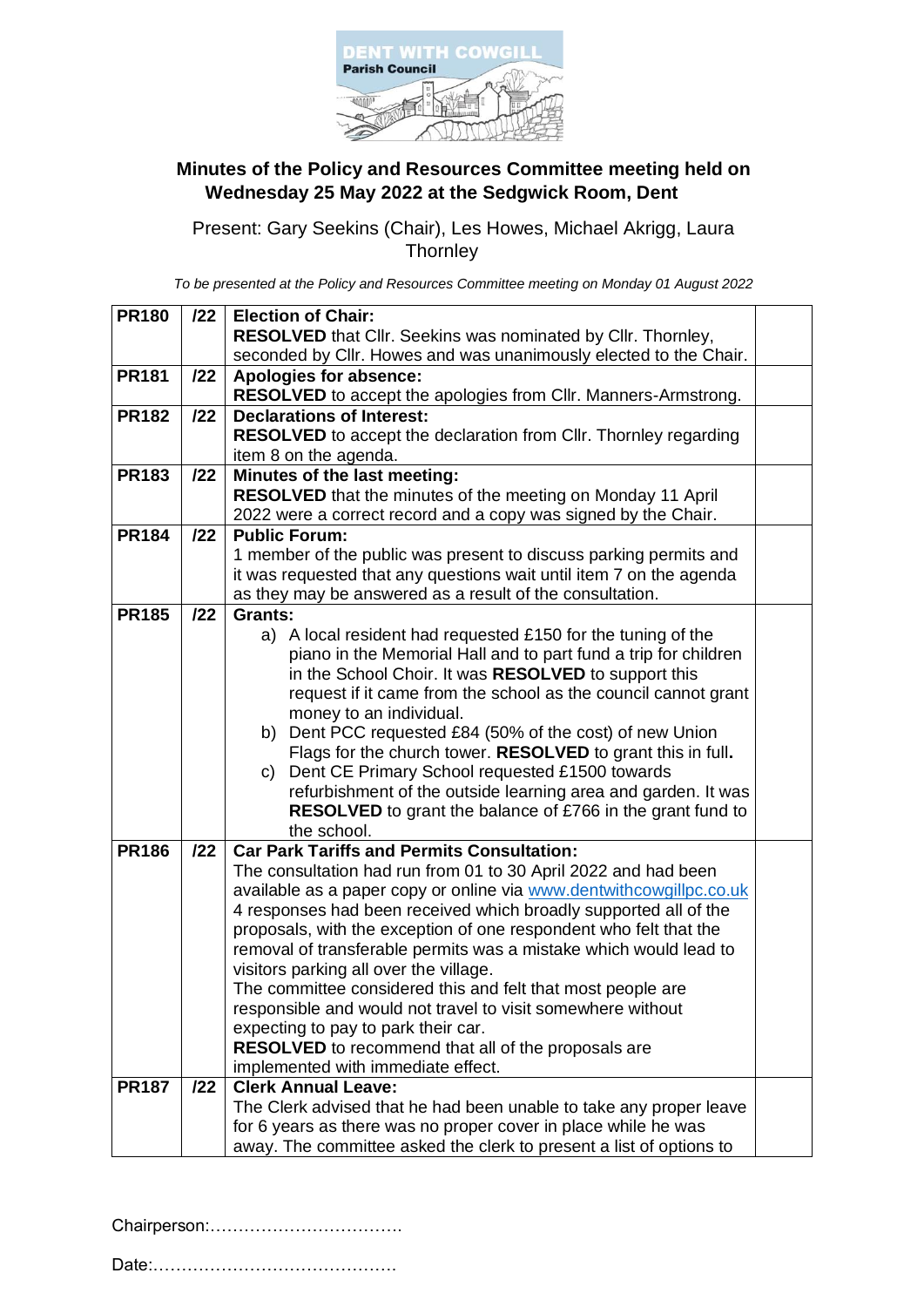

## **Minutes of the Policy and Resources Committee meeting held on Wednesday 25 May 2022 at the Sedgwick Room, Dent**

|              |     | the next meeting including costs for a Locum Clerk or someone local       |  |
|--------------|-----|---------------------------------------------------------------------------|--|
|              |     | to cover.                                                                 |  |
| <b>PR188</b> | 122 | <b>Policies Review:</b>                                                   |  |
|              |     | The committee considered the following policies which all remained        |  |
|              |     | unchanged from the previous year and it was RESOLVED to                   |  |
|              |     | recommend adoption in the unchanged format:                               |  |
|              |     | <b>Standing Orders</b>                                                    |  |
|              |     | <b>Financial Regulations</b>                                              |  |
|              |     | <b>Complaints Procedure</b>                                               |  |
|              |     | <b>Equal Opportunities Policy</b>                                         |  |
|              |     | Freedom of Information Policy                                             |  |
|              |     | <b>Health and Safety Policy</b>                                           |  |
|              |     | <b>Staff Appraisal Policy</b>                                             |  |
|              |     | <b>Retention of Documents Policy</b>                                      |  |
|              |     | <b>Holiday Lets Planning Policy</b>                                       |  |
|              |     | Scheme of Delegation                                                      |  |
|              |     | The committee also considered the new Code of Conduct as                  |  |
|              |     | requested by SLDC and RESOLVED to recommend adoption of the               |  |
|              |     | new Code.                                                                 |  |
| <b>PR189</b> | 122 | <b>Car Park Improvement Project:</b>                                      |  |
|              |     | The Clerk updated the committee on the current status of the              |  |
|              |     | project.                                                                  |  |
|              |     | It was noted that it had been difficult to find a supplier of electricity |  |
|              |     | for the EV Chargers with "market volatility" being cited as the reason    |  |
|              |     | for refusing to quote in most cases. The Clerk is awaiting a meeting      |  |
|              |     | with Matt Kaunz regarding the information boards so that a draft          |  |
|              |     | layout can be agreed.                                                     |  |
|              |     | Two quotes for resurfacing had been received but a quote for the          |  |
|              |     | groundworks was still required.                                           |  |
| <b>PR190</b> | 122 | <b>Charge My Street Remedial Work:</b>                                    |  |
|              |     | The letter had now been sent to Charge My Street advising that the        |  |
|              |     | council considered them in breach of the terms of their lease and         |  |
|              |     | were putting the council in breach of the terms of the lease with         |  |
|              |     | YDNPA. A response is awaited.                                             |  |
| <b>PR191</b> | 122 | <b>Bonfire and Fireworks:</b>                                             |  |
|              |     | The Clerk reported that the current insurance did not cover this          |  |
|              |     | event and an additional premium of £250 would be payable to               |  |
|              |     | proceed. The committee agreed with this in principle but would like       |  |
|              |     | to know what other costs would be involved before proceeding.             |  |
| <b>PR192</b> | 122 | Date of next meeting:                                                     |  |
|              |     | RESOLVED that the next meeting will be on Monday 01 August                |  |
|              |     | 2022 at 7.30pm in The Sedgwick Room, Dent.                                |  |
|              |     |                                                                           |  |
|              |     | Meeting closed at 20.42                                                   |  |

Chairperson:…………………………….

Date:…………………………………….